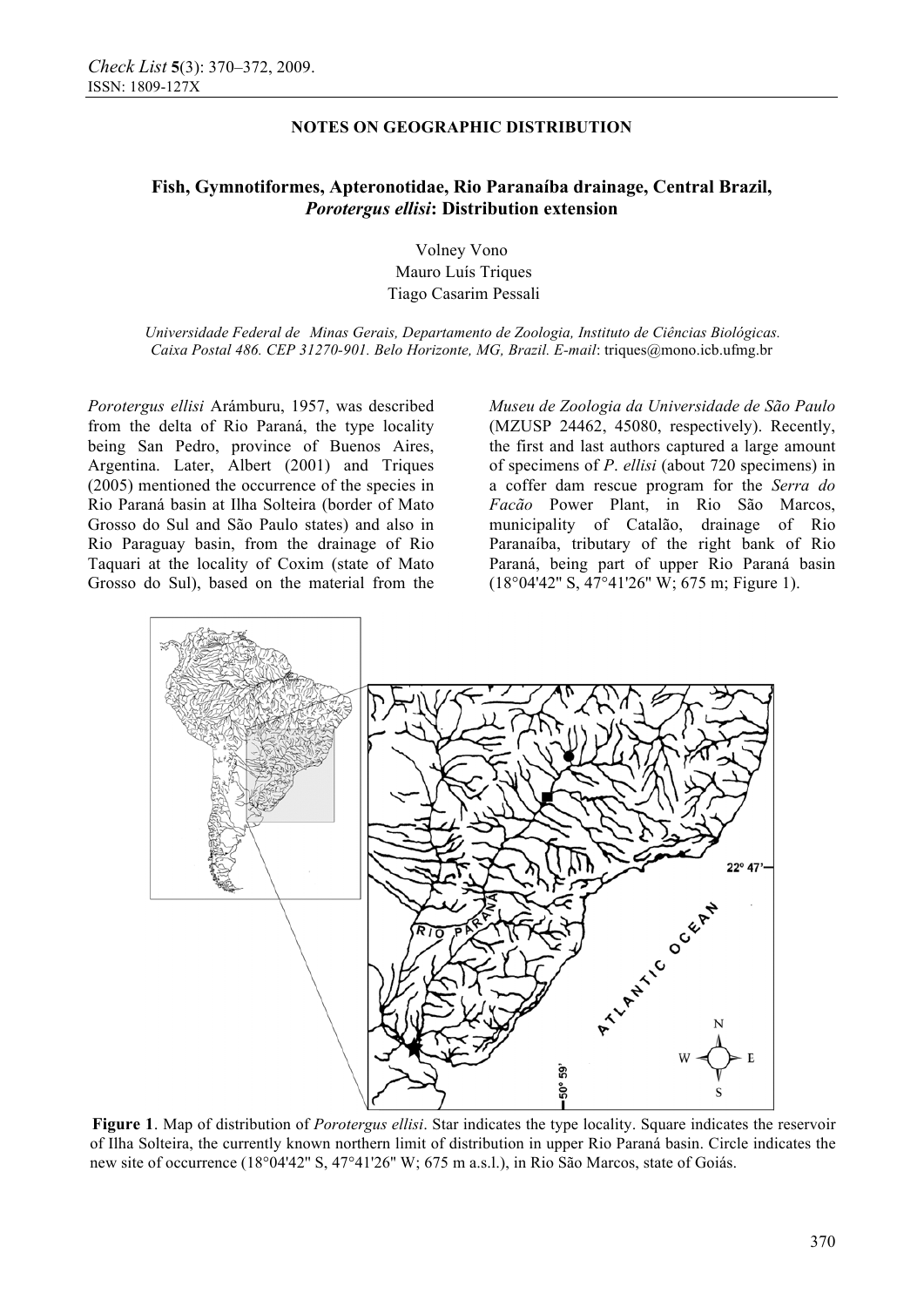# **NOTES ON GEOGRAPHIC DISTRIBUTION**

This register extends the species distribution upstream to about 730 km. The fishes were collected after the partial extraction of water, in the remaining pools (Figures 2 and 3), using nylon seine hauls 20 m long x 1.6 m deep, 4.0 mm stretch mesh. A total of 720 specimens of *P*. *ellisi* were collected, 50 of which were fixed in formalin, and the others released alive in Rio São Marcos.

*Porotergus ellisi* revealed to be the second most abundant species in the pools, after *Pimelodus maculatus* Lacepède, 1803 (Siluriformes).



**Figure 2.** Seine haul fish collect in a remaining pool of coffer dam in Rio São Marcos.



**Figure 3.** A remaining pool of coffer dam in Rio São Marcos, where specimens of *Porotergus ellisi* were collected.

*Porotergus ellisi* (Figure 4) is morphologically similar to *Apteronotus brasiliensis*, both presenting brown body without mid-dorsal clear stripe and moderately elongated snout. This suggests the possibility that other specimens of *P*. *ellisi* had already been collected in other sites of upper Rio Paraná basin and misidentified as *A. brasiliensis*.



**Figure 4.** Lateral view of *Porotergus ellisi*, 148 mm of length to the end of anal fin.

Specimens of *P*. *ellisi* present in taxonomic collections were collected specially in two coffer dams in large amounts of specimens and those collected otherwise are much rarer. Therefore, it is possible that the species inhabits deep waters of the rivers. The same site in Rio São Marcos and most tributaries were intensively sampled previously to the coffer dam construction using hand nets and gill nets (including the use of mesh sizes suitable for capturing this species). With these methods, *P. ellisi* was not found, reinforcing the idea of a deep water species. Therefore, it is possible that species inventories in upper Rio Paraná basin have not revealed *P. ellisi* because the sampling methods used are not suitable for deep water species. Considering the large amounts of specimens collected in coffer dam and its absence from shallower waters, we suggest that the species inhabit deep waters, and that its range is even wider than the currently known.

Although Albert (2001; 2003) positioned the species in *Apteronotus*, Triques (2005) maintained it in *Porotergus*. The specimens of *P. ellisi* were identified comparing them with the species diagnosis presented in Triques (2005) and also comparing them with specimens from Ilha Solteira (MZUSP 24462). As skeletal characters